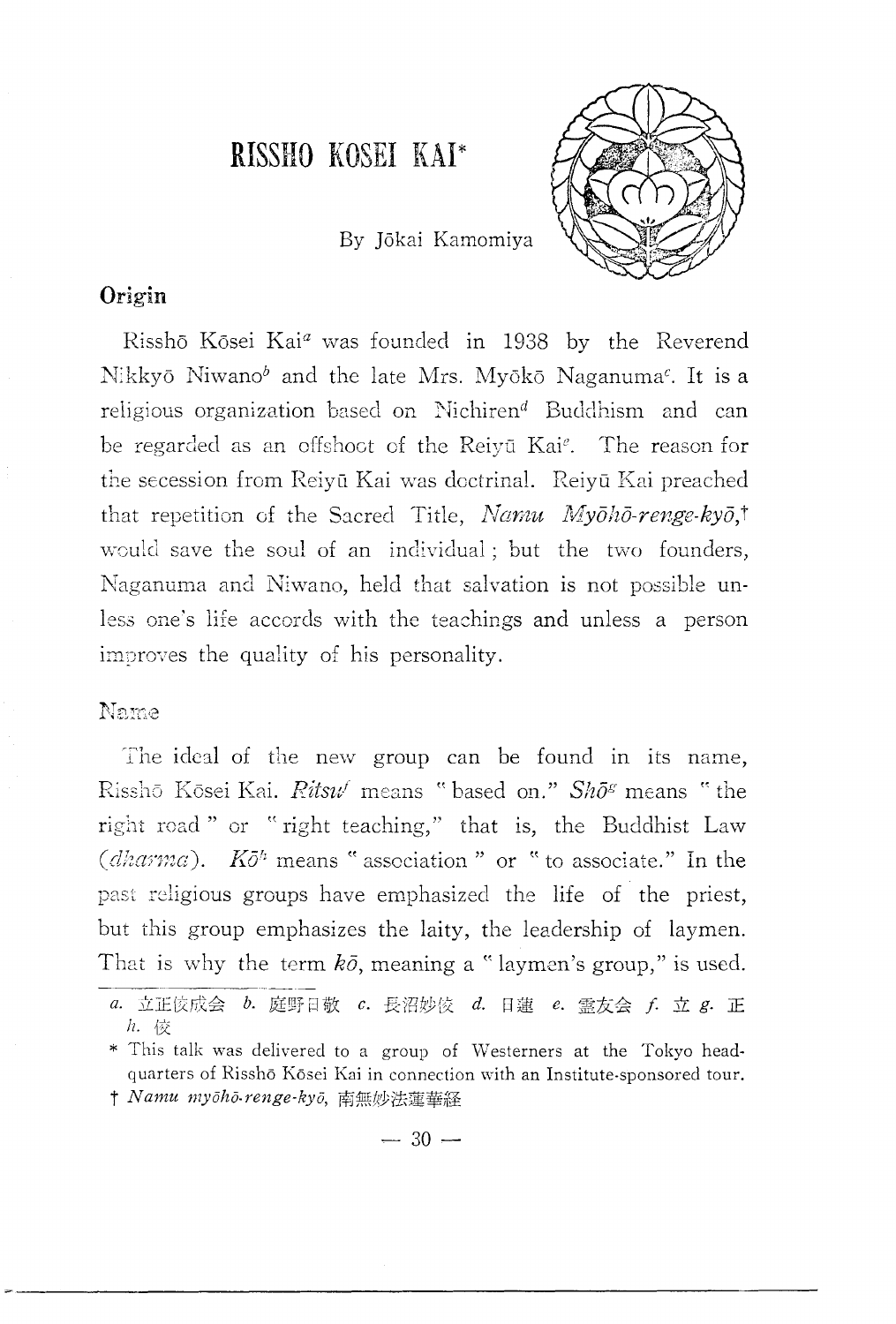It signifies that one must live a righteous life in association with people at home and at the office Sei<sup>a</sup> signifies "perfection," the perfecton of our personality. Perfection of personality in Buddhism is called  $i\overline{\partial}but\overline{\partial}u^b$ , that is " to become a Buddha." This does not refer only to a man on the verge of death, but the perfection or completion of personality. Kai means "congregation " or an " association of people," who aim at achieving these noble purposes.

As you can see from the meaning of the name, this group is not one that draws strength from magical manipulations or superstitions. The Reverend Niwano, president of the Risshō Kōsei Kai, is of the opinion that the continued chanting of Namu Myōhō-renge-kyō, the title of the Lotus Sutra, such as is practiced in the Sōka Gakkai or in other organizations of Nichirentism, is not right. The emphasis in Risshō Kōsei Kai is placed on such things as the perfection of personality. Chanting the Sacred Title or Amida's name, prayer, etc., are secondary means to help achieve the goal. That is the reason why Mr. Niwano seceeded from the Reiyū Kai and the existing Nichiren organizations. During the first decade, revelation was the essence of the group, -revelation from above, revelation given through Mrs. Naganuma.

### First Stage

The group started in 1938 with thirty members. In the following ten years the adherents grew to 18,000 households. During this period there was cooperation between it and some other sects of Nichiren Buddhism. Although we withdrew from

a. 成 b. 成仏 c. 会

 $-31-$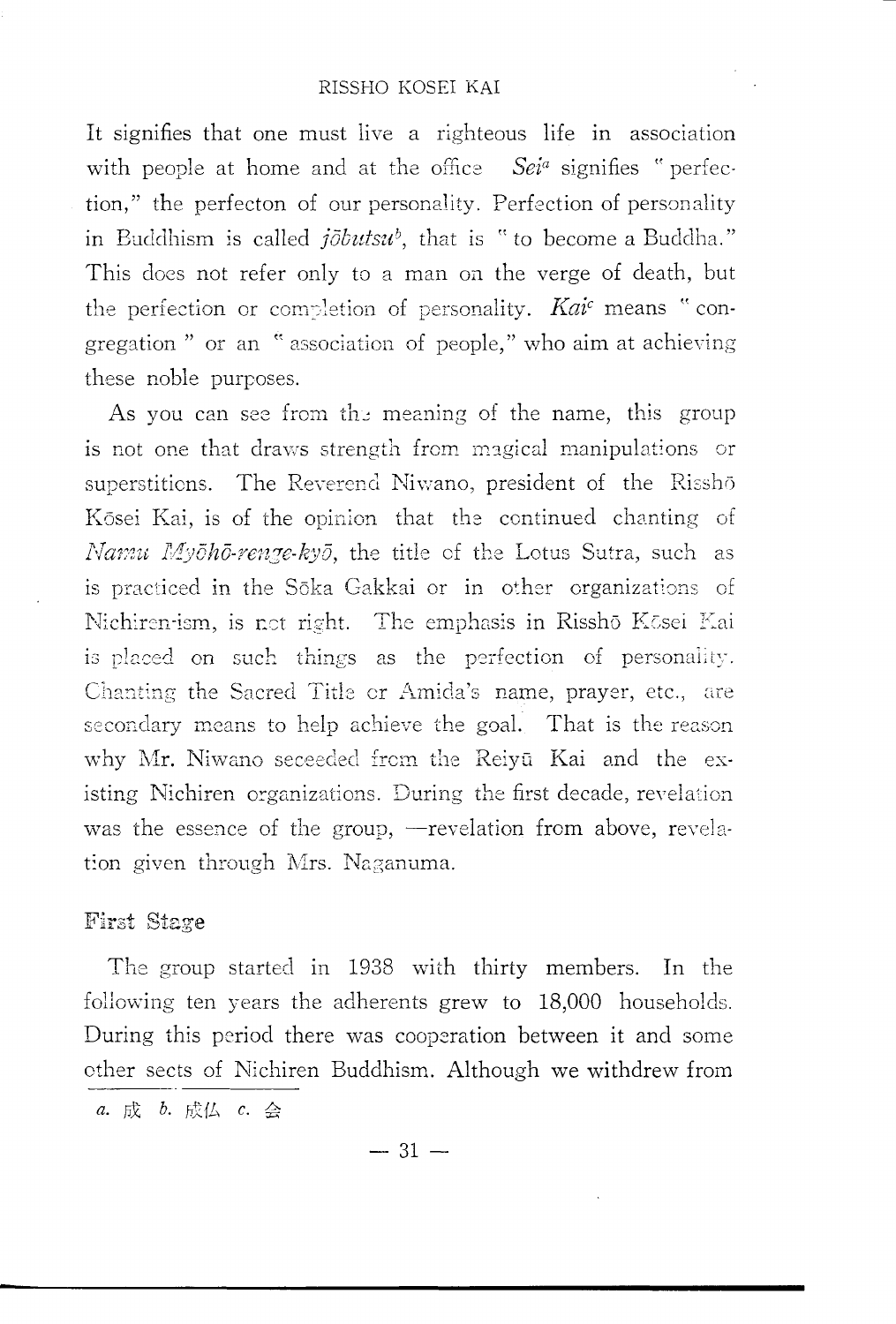#### RISSHO KOSEl KAl

Reivū Kai, we wished to collaborate with the Nichiren Sect but the sect officials did not show much enthusiam about cooperation. Moreover, the Nichiren Sect did not agree to uphold the essential points of this organization, and gave the impression that they were not sincere. Such an undependable relationship led to gradual separation.

The first decade can be called the first stage in the growth of Rissho Kosei Kai.

#### **Second Stage**

The second stage began in 1949 with our secession from the Nichiren Sect and affiliation with the Union of New Religious Organization of Japan. It lasted until 1957. **In** this period our adherents increased to 330,000 households.

The first stage was characterized by spiritual revelation from above. The second stage was characterized by "practice and action" ( $gy\bar{o}^a$  and  $g\bar{o}^b$ ). The doctrine of this organization is based on the "three actions" *(san-go<sup>c</sup>)*.

- l. Verbal actions-Acts of the mouth: one must chant *Namu Myoho-renge-kyo,* and recite the sacred scriptures.
- 2. Mental actions-One must repent of and purify the sins of the six senses *(rokkon shojod).*
- 3. Bodily actions—The practice of special actions, that is, the practice of the Bodhisattva's way that affects others. These three kinds of pure achievement must be conducted before one can hope to perfect his personality.

During 1952-1956 Risshō Kōsei Kai was severely criticized by people in general. **In** 1952 the Japan Broadcast Corporation a. 行 b. 業 c. 三業 d. 六根清浄

 $-32-$ 

------------------------- ----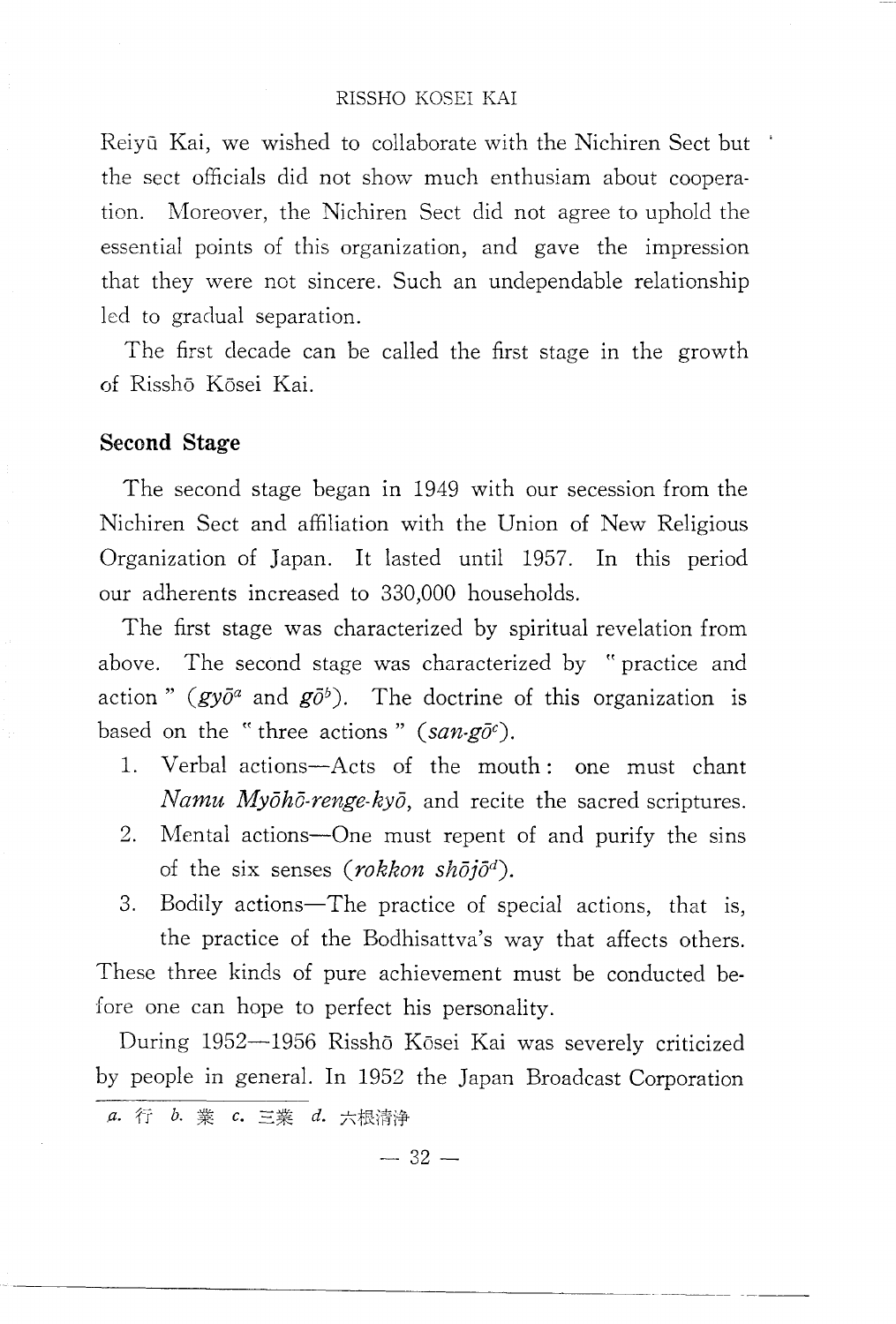#### RISSHO KOSEI KAI

and in 1955 the Yomiuri<sup>a</sup> Newspaper were among our accusers. The influence of the Yomiuri has been so strong in the past that at one time such religious groups as Hito no  $\text{Michi}^b$  and  $\tilde{C}$ moto<sup> $\tilde{C}$ </sup> were suppressed as a result of its charges. However, Risshō Kōsei Kai was not seriously affected by the Yomiuri attacks. There was a little confusion in the minds of some believers, but such people were just nominal followers who did not participate in the activities of the organization. In the long run the Yomiuri attack did not have a very serious affect.

The second stage can be said to have been a transitional stage, and the first and second stage together can be said to have been a period of accommodation *(hoben<sup>d</sup>)*.

# Third Stage-The Object of Worship

The third stage, which began in 1958, is a period in which " actions and learning go hand in hand." In January, 1959, the Rev. Nikkyō Niwano, the President, formally announced that the real object of worship of Risshō Kōsei Kai is the Euddha Sakyamuni who has realized Buddhahood from eternity (Kuon Jitsujō no Shakamuni Buisu<sup>e</sup>): the Buddha who has eternal life; not the human Buddha, but the cosmic life, Law and Truth. The object of worship can be compared to the Gcd of Christianity.

Chapter 16 of the Lotus Sutra describes this object of worship. In this chapter the Buddha says that it has been countless eons since he attained enlightenment. It means that Sakyamuni is the Buddha existing and preaching from all eternity. He says, he continues preaching the Law in this

a. 読売 b. ひとのみち c. 大本 d. 方便 e. 久遠実成の釈迦牟尼仏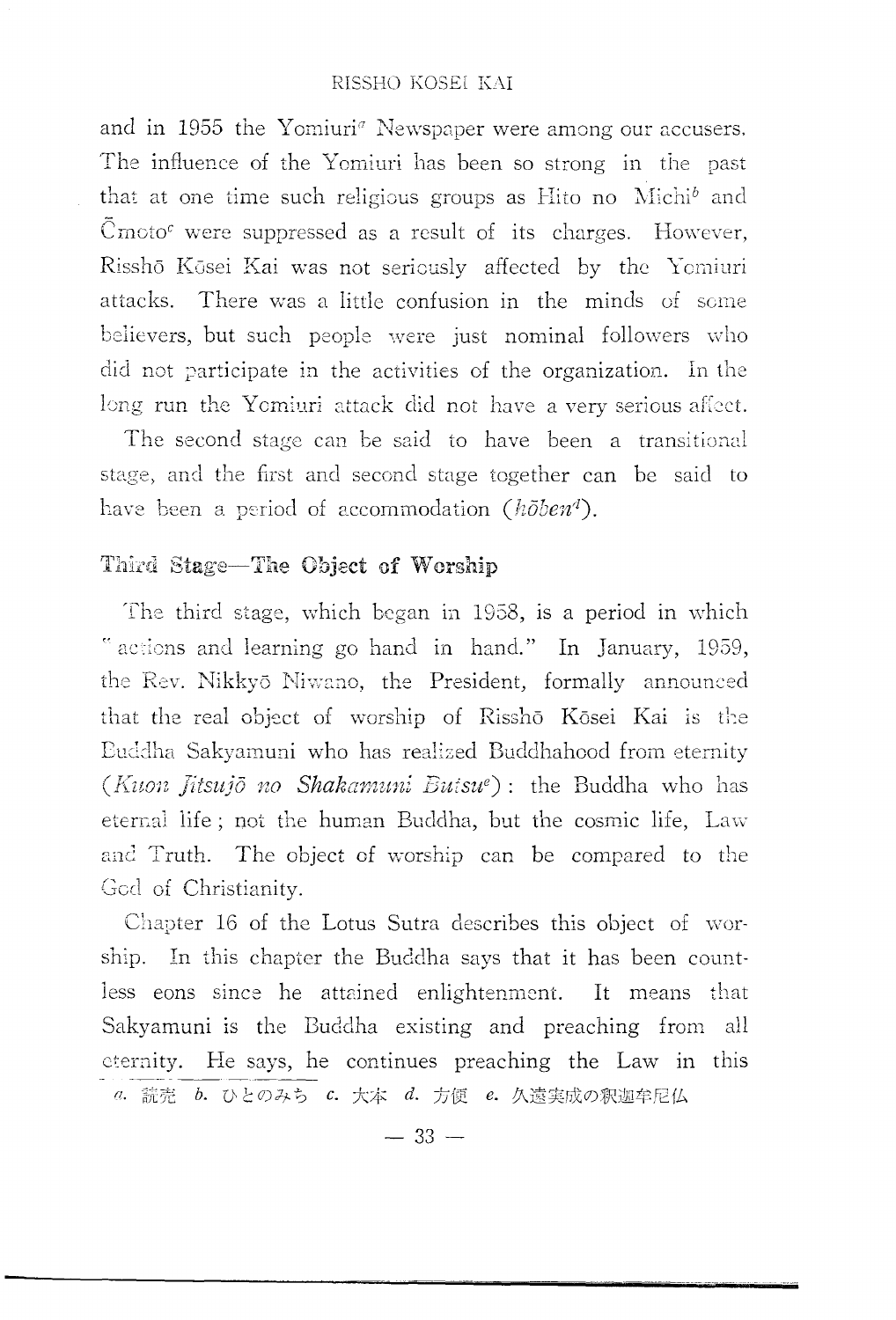#### RISSHO KOSEI KAI

place. His plan is to lead countless beings into Buddhahood. He is existing wherever beings live, but he has made himself invisible by his inconceivable power. In other words, they cannot see the Buddha because their minds are in error. People who wish to see the Buddha should observe piety towards Him and have a fervent desire to be saved by Him. Such people gradually deepen their faith. They become gentle and meek until the feeling rises and deepens in them to such a degree that they are willing to offer their lives. At that moment the Buddha Sakvamuni shows himself to them. Such is the object of worship as stated in the Lotus Sutra.

# Comparison with Christianity

In Matthew 6 it says that when you pray you should go into your room, shut the door, and pray to God who is in secret and the God whom people can't see will answer. The God whom you can't see corresponds to the Buddha of the Lotus Sutra.

When the Bible says that God will answer your prayer, this means that God will show his presence, to the one who prays. Reference to the eternal God is also found in John  $4:24-27$ . The Buddha Sakyamuni and the Christian God are one and the same

Moreover, Christ and Sakyamuni seem to be very much alike. The object of worship is the Eternal Buddha not the human Buddha. This is comparable to the God of Christianity as eternal life and not the human Christ. It is eternal life. Therefore, we call the Eternal Buddha the Eternal God. The human Sakyamuni and Christ were sent to this mundane world by the Eternal Buddha, or God, for the purpose of saving mankind.

 $-34-$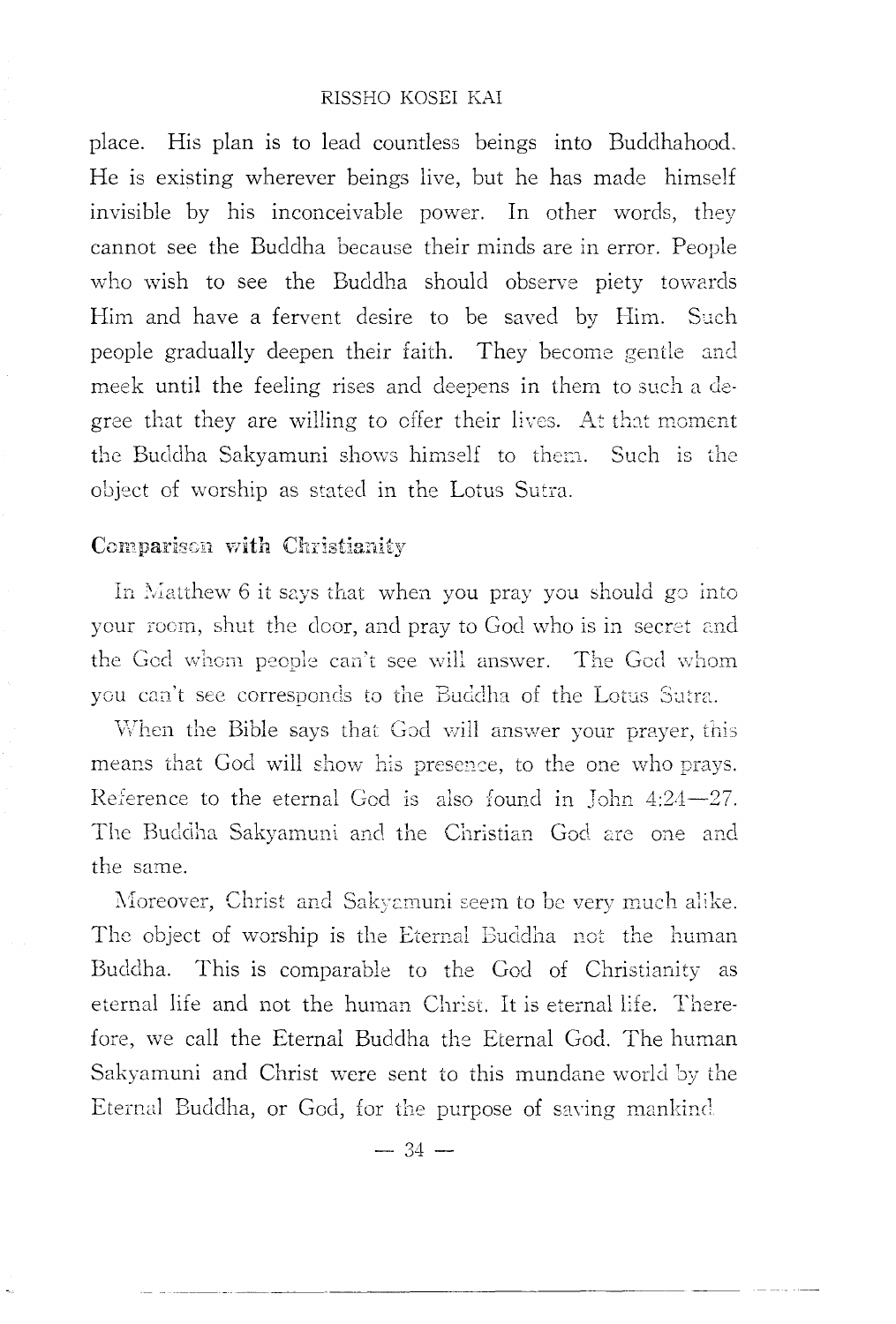Chapter 16 of the Lotus Sutra and chapters 12 and 14 of St. John's Gospel explain this. Therefore, both Christians and the members of this organization believe in the teachings of Sakyamuni or the teachings of Christ sent by the Eternal Buddha or God to this world, 2nd at all times we must aim at the perfection of our personality. Risshō Kōsei Kai does not say that other religions are not genuine, so for the peace and welfare of mankind we wish to join hands with other religions which are just and good.

We think there are some differences between Christianity and Risshō Kōsei Kai in regard to the solution of the sufferings of the world. However that may be, it is how to solve sufferings found in our environment or among ourselves that is the great task of religions everywhere in the world. We insist that the solution must not be sought by magical methods. From this view-point, we want to find religious groups with which we of world peace. These are not to be found in Islam nor in the established Buddhist sects in Japan, but in Christianity alone.

# Some Doctrines

It is not right to be resigned to one's sufferings. Sometimes, for instance, one satisfies oneself with the thought that are other people who are more unhappy than oneself; but this is not the right approach. The sects centered in the *nembuts* $u^{\alpha}$ tend to take such a resigned attitude toward life, but this is not the proper approach. The Buddha Sakyamuni taught the four noble truths *(shitaib)* to overcome suffering in this life.

a. 念仏 b. 四諦

 $-35-$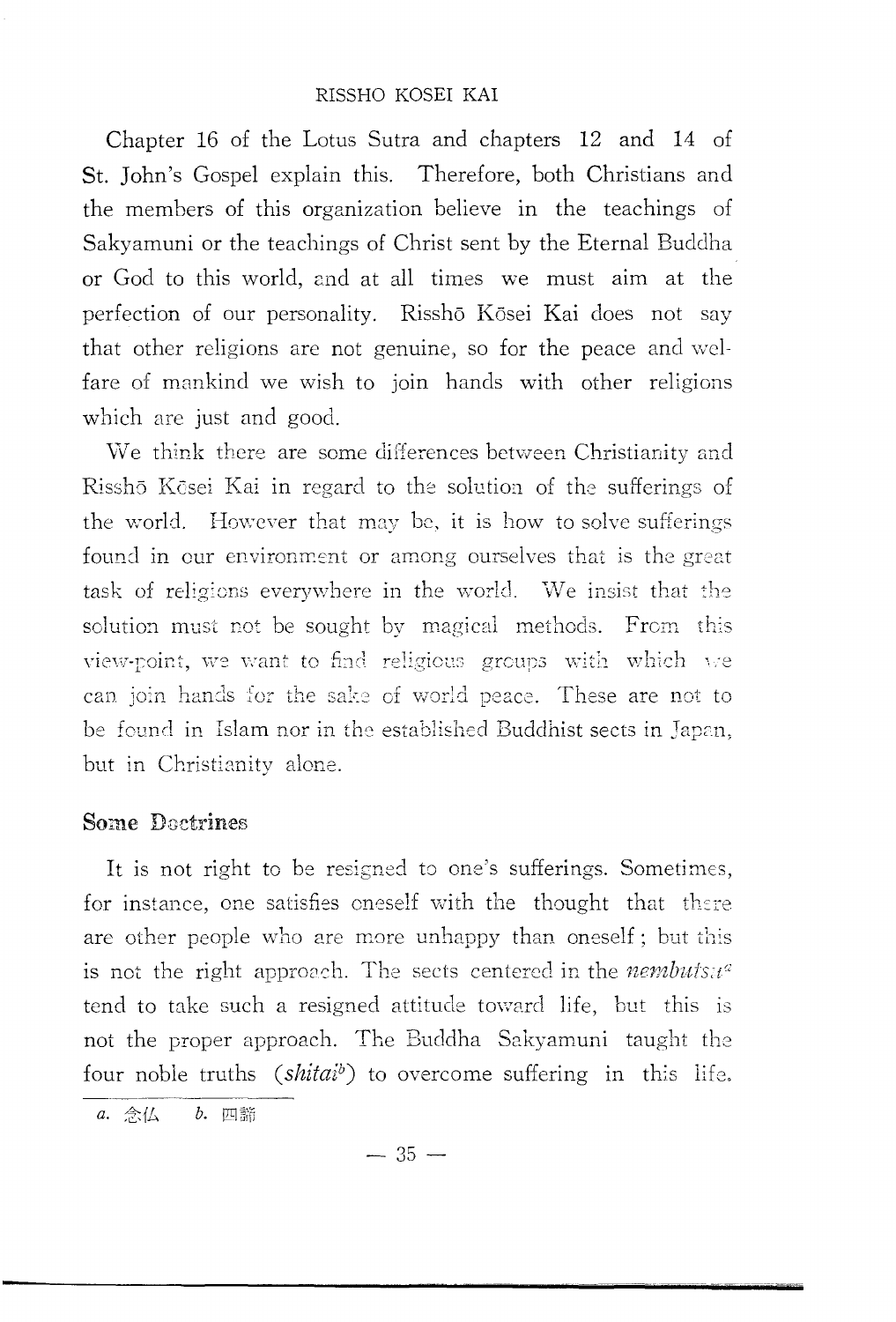#### RISSHO KOSEl KAl

Religion tries to solve suffering *(kutaia )* in the spiritual, economic, and other fields. When suffering has been overcome, we attain a state called the truth of extinction (*mettai*<sup>b</sup>) which means that our suffering has been destroyed.

Thus, the question of method (dotai<sup>c</sup>), that is, how to achieve this peaceful state, arises. This is, of course, where perfect religion can develop. Without resorting to magical methods, we try to find the reason or cause of our suffering (*jittai<sup>d</sup>*).

Consideration of the cause is the basis of our discussion groups  $(h\bar{o}za^e)$ . Visitors coming here want to see the people chanting the Sacred Title, but this is just one expedient, one method. The important thing is where our people learn what they must practice at home or in their work. That is the most important point.

So we emphasize the Bodhisattva spirit, which tries not only to perfect one's own personality but tries to give guidance to others, that is, to help others, to save others.

So training does not take place only at the training hall at this headquarters, but must be continued at home and in daily work. This group tries to practice very faithfully what the Buddha Sakyamuni taught in regard to the Four Noble Truths, the Twelve Chains of Causality (jūni innen!), and the Six Perfections *(roku haramitsu<sup>g</sup>)*. We think the only way to save the world from its confusion is to be found in the teachings of the Buddha Sakyamuni.

We wish to join hands with you Christians because we believe that you must be right-minded for the sake of the salvation of mankind. The fundamental elements of Christianity are<br> **a.** 苦諦 b. 滅諦 c. 道諦 d. 集諦 e. 法座 f. 十二因縁 g. 六波羅蜜

 $-36-$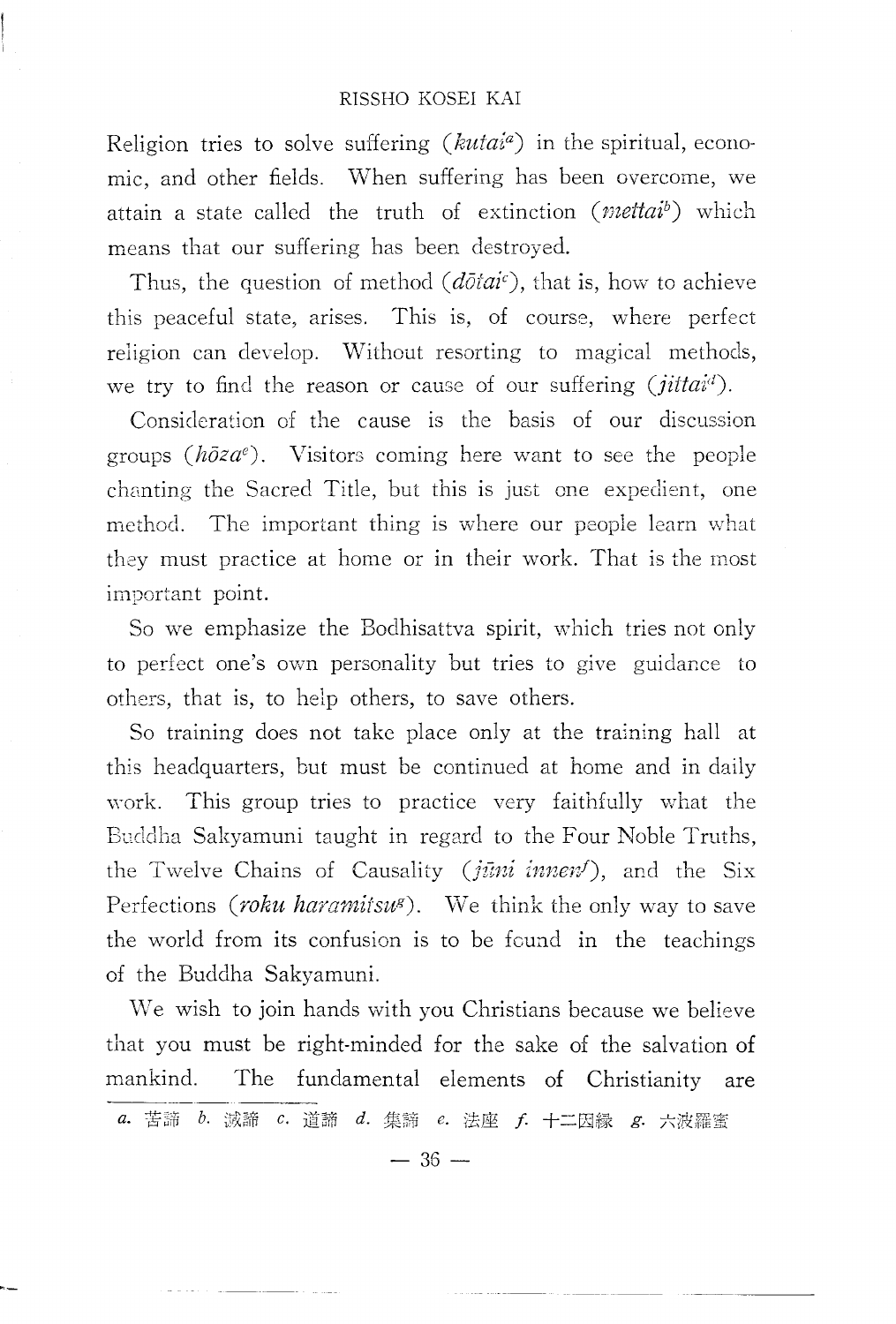#### RISSHO KOSEL KAI

splendid as a religion. That is why we wish to join hands.

There are too many religious groups in which the methods followed are not proper. For example, some groups stress magic and are not worthy to be called religions.

# Discussion

- $\bf{Q}$  What is the relationship between the concept of the Eternal Buddha and the historic Buddha. To what extent is the historical manifestation regarded as important?
- A Both scriptures teach directly that when we earnestly seek for Buddha or God, he appears before us, and leads us into eternal life. This is derived from the fact that Sakvamuni and Christ sacrificed their lives in order to save us. The main point is to sacrifice oneself for others. This is the meeting point of our faith and Christianity, though it appears in different countries and in different ways.
- Q VVhat did you have in mind when you compared the Buddha and Christ?
- A The Christian believes that Jesus is as important as God; and in the same way we believe in the relationship between Sakyamuni, that is, the human Buddha and the Eternal Buddha. The former is the manifestation of the latter.
- **Q** What unique character has Sakyamuni as the manifestation of the Eternal Buddha?
- A We can find his character in the 16th chapter of the Lotus Sutra, and also in John 5:24: "I say to you, he who hears my word and believes him who sent me, has eternal life; he does not come into judgement, but has passed from death

 $-37-$